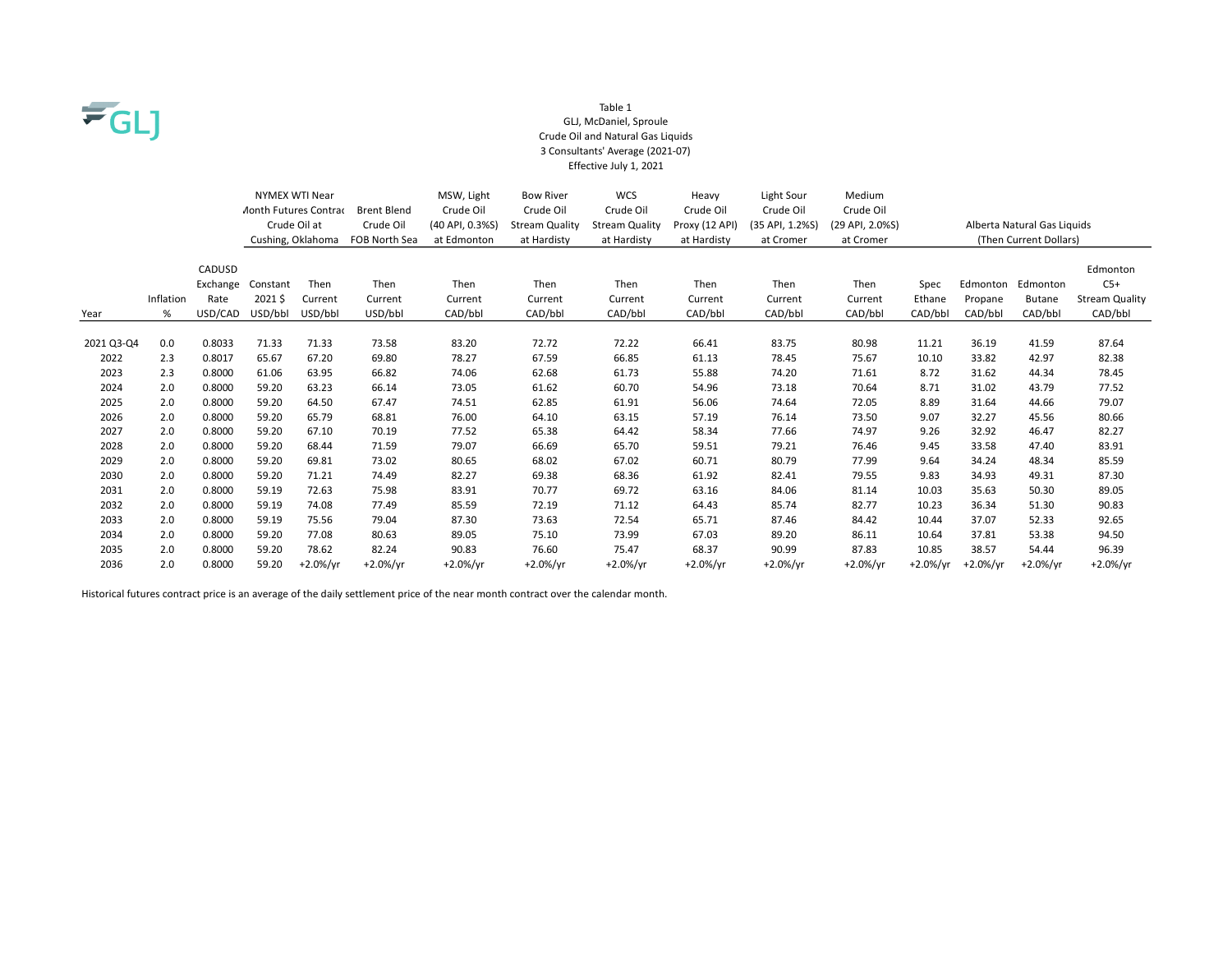

### Table 2 GLJ, McDaniel, Sproule Natural Gas and Sulphur 3 Consultants' Average (2021-07) Effective July 1, 2021

# Alberta Plant Gate

|            | NYMEX Henry Hub<br><b>Near Month Contract</b> |                              | Midwest<br>Price at Chicago  | <b>AECO/NIT Spot</b>         | Dawn<br>Price at<br>Ontario  |                                 | Spot                         |                  |                         | Saskatchewan Plant Gate |                         | <b>British Columbia</b>             |                                 |
|------------|-----------------------------------------------|------------------------------|------------------------------|------------------------------|------------------------------|---------------------------------|------------------------------|------------------|-------------------------|-------------------------|-------------------------|-------------------------------------|---------------------------------|
| Year       | Constant<br>2021\$<br>USD/MMBtu               | Then<br>Current<br>USD/MMBtu | Then<br>Current<br>USD/MMBtu | Then<br>Current<br>CAD/MMBtu | Then<br>Current<br>USD/MMBtu | Constant<br>2021\$<br>CAD/MMBtu | Then<br>Current<br>CAD/MMBtu | ARP<br>CAD/MMBtu | SaskEnergy<br>CAD/MMBtu | Spot<br>CAD/MMBtu       | Sumas Spot<br>USD/MMBtu | Westcoast<br>Station 2<br>CAD/MMBtu | Spot<br>Plant Gate<br>CAD/MMBtu |
| 2021 Q3-Q4 | 3.42                                          | 3.42                         | 3.28                         | 3.46                         | 3.31                         | 3.22                            | 3.22                         | 3.24             | 3.41                    | 3.28                    | 3.52                    | 3.38                                | 3.14                            |
| 2022       | 3.12                                          | 3.19                         | 3.05                         | 3.13                         | 3.12                         | 2.84                            | 2.90                         | 2.92             | 3.09                    | 2.95                    | 3.10                    | 3.05                                | 2.82                            |
| 2023       | 2.79                                          | 2.92                         | 2.78                         | 2.72                         | 2.85                         | 2.38                            | 2.49                         | 2.51             | 2.68                    | 2.54                    | 2.79                    | 2.66                                | 2.42                            |
| 2024       | 2.77                                          | 2.96                         | 2.82                         | 2.71                         | 2.89                         | 2.32                            | 2.48                         | 2.49             | 2.67                    | 2.53                    | 2.80                    | 2.64                                | 2.40                            |
| 2025       | 2.77                                          | 3.02                         | 2.88                         | 2.76                         | 2.95                         | 2.32                            | 2.53                         | 2.54             | 2.72                    | 2.58                    | 2.85                    | 2.69                                | 2.46                            |
| 2026       | 2.77                                          | 3.08                         | 2.94                         | 2.82                         | 3.01                         | 2.32                            | 2.58                         | 2.60             | 2.78                    | 2.64                    | 2.91                    | 2.74                                | 2.51                            |
| 2027       | 2.77                                          | 3.14                         | 3.00                         | 2.88                         | 3.07                         | 2.33                            | 2.64                         | 2.65             | 2.83                    | 2.70                    | 2.97                    | 2.80                                | 2.56                            |
| 2028       | 2.78                                          | 3.21                         | 3.06                         | 2.94                         | 3.13                         | 2.33                            | 2.70                         | 2.71             | 2.89                    | 2.76                    | 3.03                    | 2.86                                | 2.62                            |
| 2029       | 2.77                                          | 3.27                         | 3.12                         | 3.00                         | 3.19                         | 2.33                            | 2.75                         | 2.77             | 2.95                    | 2.82                    | 3.09                    | 2.92                                | 2.67                            |
| 2030       | 2.78                                          | 3.34                         | 3.19                         | 3.05                         | 3.25                         | 2.34                            | 2.81                         | 2.82             | 3.01                    | 2.87                    | 3.16                    | 2.97                                | 2.73                            |
| 2031       | 2.77                                          | 3.40                         | 3.25                         | 3.12                         | 3.32                         | 2.33                            | 2.86                         | 2.88             | 3.07                    | 2.93                    | 3.22                    | 3.03                                | 2.78                            |
| 2032       | 2.77                                          | 3.47                         | 3.32                         | 3.18                         | 3.39                         | 2.33                            | 2.92                         | 2.94             | 3.13                    | 2.99                    | 3.28                    | 3.09                                | 2.84                            |
| 2033       | 2.78                                          | 3.54                         | 3.39                         | 3.24                         | 3.46                         | 2.33                            | 2.98                         | 3.00             | 3.19                    | 3.05                    | 3.35                    | 3.16                                | 2.90                            |
| 2034       | 2.78                                          | 3.61                         | 3.46                         | 3.30                         | 3.53                         | 2.33                            | 3.04                         | 3.06             | 3.26                    | 3.11                    | 3.42                    | 3.22                                | 2.96                            |
| 2035       | 2.77                                          | 3.68                         | 3.52                         | 3.37                         | 3.60                         | 2.33                            | 3.10                         | 3.12             | 3.32                    | 3.18                    | 3.49                    | 3.28                                | 3.01                            |
| 2036       | 2.77                                          | $+2.0\%/yr$                  | $+2.0\%/yr$                  | $+2.0\%/yr$                  | $+2.0\%/yr$                  | 2.33                            | +2.0%/yr                     | $+2.0\%/yr$      | $+2.0\%/yr$             | $+2.0\%/yr$             | $+2.0\%/yr$             | $+2.0%$ /yr                         | $+2.0\%/yr$                     |

The plant gate price represents the price before raw gathering and processing charges are deducted. Unless otherwise stated, the gas price reference point is the receipt point on the applicable provincial gas transmission system known as the plant gate.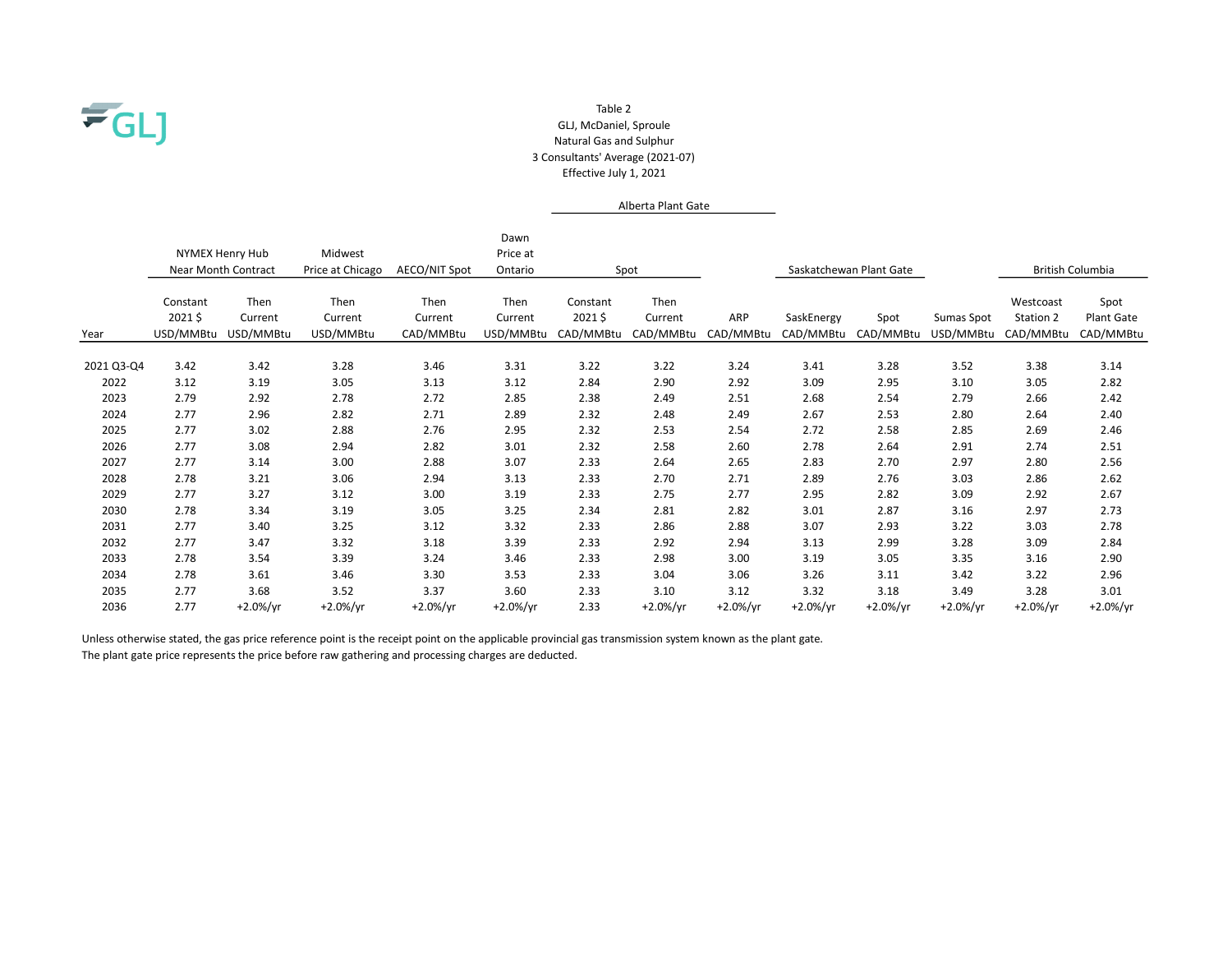

### Table 3 GLJ, McDaniel, Sproule InternaƟonal 3 Consultants' Average (2021-07) Effective July 1, 2021

|            |           |          |               |               | NYMEX WTI Near<br><b>Aonth Futures Contrac</b> |              | Louisiana                                                               | Light                                                                 |                   |         |         | <b>Brent Blend</b> |            |                        |            | National<br>Balancing |
|------------|-----------|----------|---------------|---------------|------------------------------------------------|--------------|-------------------------------------------------------------------------|-----------------------------------------------------------------------|-------------------|---------|---------|--------------------|------------|------------------------|------------|-----------------------|
|            |           |          |               |               |                                                | Crude Oil at |                                                                         | Sweet                                                                 | Crude Oil<br>Maya |         |         |                    |            | <b>NYMEX Henry Hub</b> | Point      |                       |
|            |           |          |               |               | Cushing, Oklahoma                              |              |                                                                         | Crude Oil<br><b>Near Month Contract</b><br>Crude Oil<br>FOB North Sea |                   |         |         |                    | (UK)       |                        |            |                       |
|            |           |          |               |               |                                                |              |                                                                         |                                                                       |                   |         |         |                    |            |                        |            |                       |
|            |           | CADUSD   | <b>GBPUSD</b> | <b>EURUSD</b> |                                                |              |                                                                         |                                                                       |                   |         |         |                    |            |                        |            |                       |
|            |           | Exchange | Exchange      | Exchange      | Then                                           | Then         | Then                                                                    | Then                                                                  | Then              | Then    | Then    | Then               | Then       | Then                   | Then       | Then                  |
|            | Inflation | Rate     | Rate          | Rate          | Current                                        | Current      | Current                                                                 | Current                                                               | Current           | Current | Current | Current            | Current    | Current                | Current    | Current               |
| Year       | %         | USD/CAD  | USD/GBP       | USD/EUR       | USD/bbl                                        | CAD/bbl      | USD/bbl                                                                 | CAD/bbl                                                               | USD/bbl           | CAD/bbl | USD/bbl | CAD/bbl            | USD/MMBtu  | CAD/MMBtu              | USD/MMBtu  | CAD/MMBtu             |
|            |           |          |               |               |                                                |              |                                                                         |                                                                       |                   |         |         |                    |            |                        |            |                       |
| 2021 Q3-Q4 | 0.0       | 0.8033   | 1.3975        | 1.2000        | 71.33                                          | 88.80        | 72.67                                                                   | 90.46                                                                 | 66.99             | 83.39   | 73.58   | 91.60              | 3.42       | 4.25                   | 11.07      | 13.78                 |
| 2022       | 2.3       | 0.8017   | 1.4000        | 1.2100        | 67.20                                          | 83.83        | 68.52                                                                   | 85.48                                                                 | 63.47             | 79.18   | 69.80   | 87.07              | 3.19       | 3.98                   | 8.83       | 11.02                 |
| 2023       | 2.3       | 0.8000   | 1.4000        | 1.2200        | 63.95                                          | 79.93        | 65.26                                                                   | 81.58                                                                 | 60.67             | 75.84   | 66.82   | 83.52              | 2.92       | 3.65                   | 6.83       | 8.54                  |
| 2024       | 2.0       | 0.8000   | 1.4000        | 1.2200        | 63.23                                          | 79.04        | 64.54                                                                   | 80.67                                                                 | 59.96             | 74.95   | 66.14   | 82.67              | 2.96       | 3.70                   | 6.81       | 8.51                  |
| 2025       | 2.0       | 0.8000   | 1.4000        | 1.2200        | 64.50                                          | 80.62        | 65.81                                                                   | 82.26                                                                 | 61.16             | 76.45   | 67.47   | 84.33              | 3.02       | 3.78                   | 6.94       | 8.67                  |
| 2026       | 2.0       | 0.8000   | 1.4000        | 1.2200        | 65.79                                          | 82.23        | 67.10                                                                   | 83.88                                                                 | 62.38             | 77.98   | 68.81   | 86.02              | 3.08       | 3.85                   | 7.08       | 8.85                  |
| 2027       | 2.0       | 0.8000   | 1.4000        | 1.2200        | 67.10                                          | 83.87        | 68.42                                                                   | 85.53                                                                 | 63.63             | 79.53   | 70.19   | 87.74              | 3.14       | 3.93                   | 7.23       | 9.03                  |
| 2028       | 2.0       | 0.8000   | 1.4000        | 1.2200        | 68.44                                          | 85.55        | 69.77                                                                   | 87.22                                                                 | 64.90             | 81.13   | 71.59   | 89.49              | 3.21       | 4.01                   | 7.37       | 9.21                  |
| 2029       | 2.0       | 0.8000   | 1.4000        | 1.2200        | 69.81                                          | 87.27        | 71.15                                                                   | 88.94                                                                 | 66.20             | 82.75   | 73.02   | 91.28              | 3.27       | 4.09                   | 7.51       | 9.39                  |
| 2030       | 2.0       | 0.8000   | 1.4000        | 1.2200        | 71.21                                          | 89.01        | 72.56                                                                   | 90.70                                                                 | 67.52             | 84.40   | 74.49   | 93.11              | 3.34       | 4.17                   | 7.66       | 9.58                  |
| 2031       | 2.0       | 0.8000   | 1.4000        | 1.2200        | 72.63                                          | 90.79        | 74.00                                                                   | 92.50                                                                 | 68.87             | 86.09   | 75.98   | 94.97              | 3.40       | 4.25                   | 7.82       | 9.78                  |
| 2032       | 2.0       | 0.8000   | 1.4000        | 1.2200        | 74.08                                          | 92.60        | 75.47                                                                   | 94.34                                                                 | 70.25             | 87.81   | 77.49   | 96.87              | 3.47       | 4.34                   | 7.98       | 9.97                  |
| 2033       | 2.0       | 0.8000   | 1.4000        | 1.2200        | 75.56                                          | 94.45        | 76.97                                                                   | 96.22                                                                 | 71.65             | 89.57   | 79.04   | 98.80              | 3.54       | 4.43                   | 8.14       | 10.17                 |
| 2034       | 2.0       | 0.8000   | 1.4000        | 1.2200        | 77.08                                          | 96.35        | 78.50                                                                   | 98.13                                                                 | 73.09             | 91.36   | 80.63   | 100.78             | 3.61       | 4.52                   | 8.30       | 10.37                 |
| 2035       | 2.0       | 0.8000   | 1.4000        | 1.2200        | 78.62                                          | 98.28        | 80.06                                                                   | 100.08                                                                | 74.55             | 93.19   | 82.24   | 102.80             | 3.68       | 4.60                   | 8.46       | 10.58                 |
| 2036       | 2.0       | 0.8000   | 1.4000        | 1.2200        |                                                |              | +2.0%/yr +2.0%/yr +2.0%/yr +2.0%/yr +2.0%/yr +2.0%/yr +2.0%/yr +2.0%/yr |                                                                       |                   |         |         |                    | $+2.0%/yr$ | $+2.0%/vr$             | $+2.0%/yr$ | $+2.0\%/yr$           |

Historical futures contract price is an average of the daily settlement price of the near month contract over the calendar month.